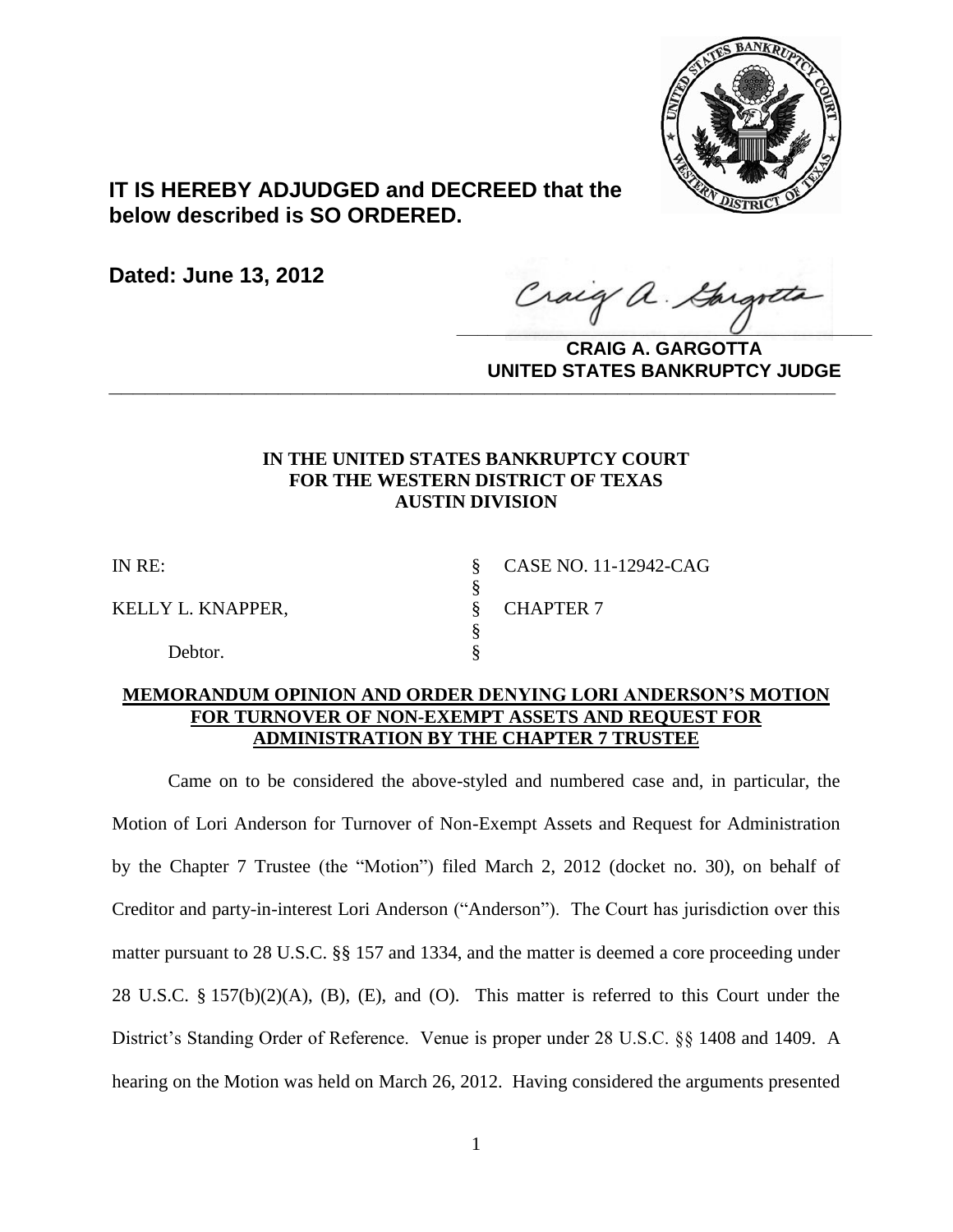and the applicable law, for the reasons stated below, the Court finds that Anderson's Motion should be DENIED.

### **FACTUAL AND PROCEDURAL BACKGROUND**

Lori Anderson, the Movant, and Kelly L. Knapper, the Debtor, were divorced in Texas in September, 2010 (docket no. 30, at 1). Pursuant to the terms of the divorce decree, the Debtor was to pay alimony in the amount of \$1,950 per month and child support in the amount of \$3,000 per month to Anderson beginning on October 1, 2010 (*id.*). The Debtor had been making the payments to Anderson until June 2011 after he became unemployed (docket no. 53, at 3). Thereafter, the Debtor was in arrears on his payments of both alimony and child support (docket no. 30, at 1).

The Debtor filed a petition in bankruptcy under Chapter 7 of the Bankruptcy Code on December 3, 2011 (docket no. 1). In the Debtor's "Schedule C—Property Claimed as Exempt," he checked the box that referred to 11 U.S.C. § 522(b)(3), which was his formal election of the exemptions under the state law (docket no. 7, at 7). In particular, the Debtor claimed a Roth IRA held at T.D. Ameritrade in the amount of \$50,000 as exempt property pursuant to Texas Property Code § 42.0021 (*id.*). The § 341 meeting of Creditors was held on January 5, 2012, and no objection to the claimed exemption was ever filed.

On March 2, 2012, Anderson filed this Motion requesting that the Court (1) order T.D. Ameritrade<sup>1</sup> to turn over the Roth IRA to the Chapter 7 Trustee, and (2) instruct the Trustee to administer this asset for the benefit of Anderson. Anderson requests the funds to go toward the Debtor's alimony and child support arrearages as well as Anderson's attorney's fees for filing this Motion (docket no. 30, at 2).

 $\overline{a}$ 

<sup>&</sup>lt;sup>1</sup> In the Motion, Anderson used "T.D. Ameriprise" and "T.D. Ameritrade" interchangeably (docket no. 30, at  $1-2$ ). The entity at issue is T.D. Ameritrade.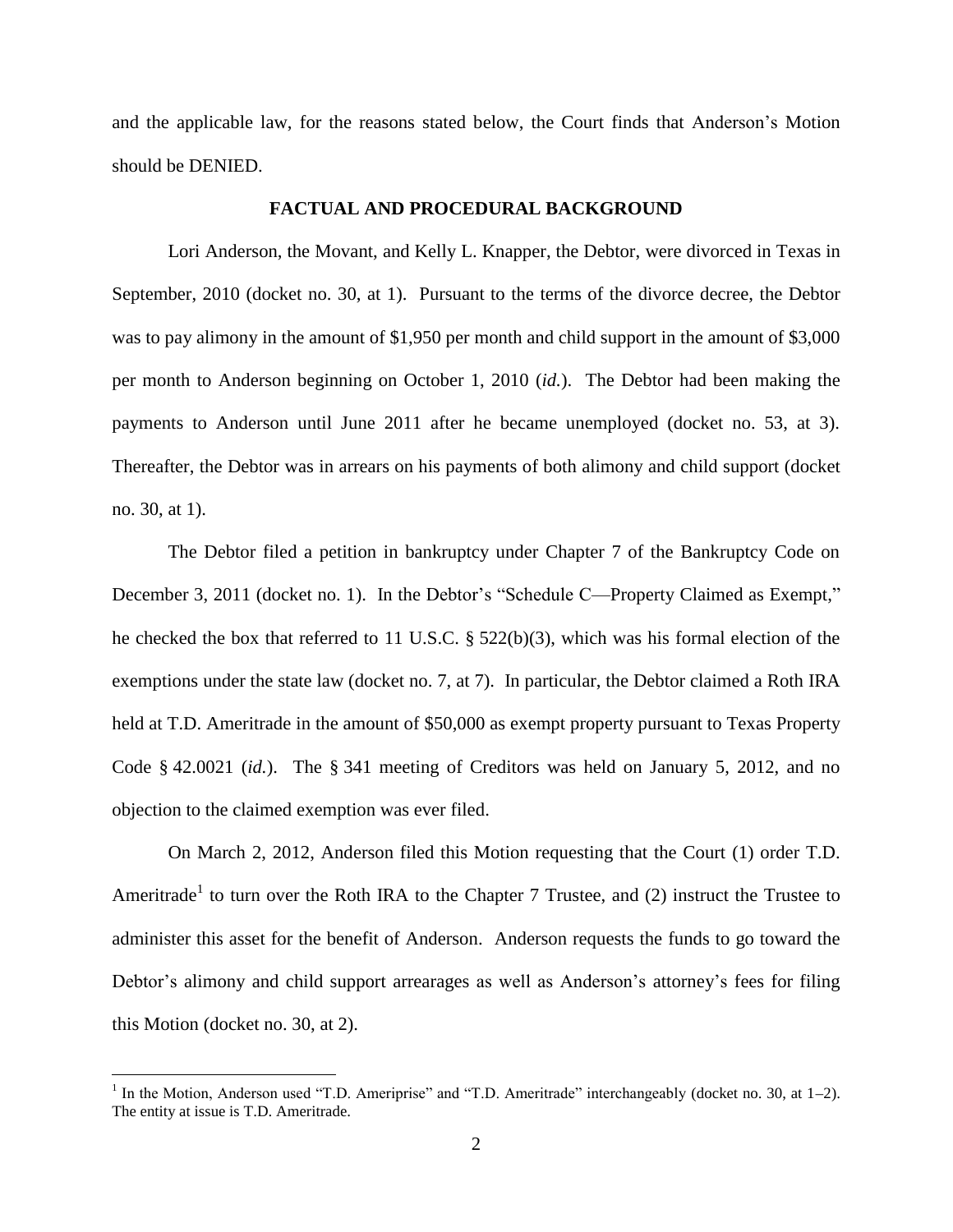On March 26, 2012, the Court held a hearing to consider the Motion. Subsequently, upon the Court's request, Anderson submitted a Letter to the Court on April 3, 2012 to provide relevant case law supporting her position (docket no. 51). The Debtor submitted a Response Letter to the Court on April 12, 2012 (docket no. 53).

# **PARTIES' CONTENTIONS**

In the Motion, Anderson asserts that, because the Debtor is in arrears on his payments of both alimony and child support pursuant to their divorce decree, she is the holder of a domestic support obligation ("DSO") claim as defined by 11 U.S.C. § 101(14A) (docket no. 30, at 1). She contends that, in the face of a DSO claim, no asset owned by the Debtor is allowed to be claimed as exempt under 11 U.S.C. § 522(c)(1) (*id.* at 2). Further, Anderson contends that Congress appears to provide for the Chapter 7 Trustee's administration of this "non-exempt" asset for the benefit of the DSO claimant because 11 U.S.C. § 507(a)(1) authorizes the administrative expense of the trustee to be paid before the payment of a DSO claim (*id.*). Accordingly, Anderson requests that the Court order the Roth IRA to be turned over to the Trustee, and instruct the Trustee to administer this asset for the benefit of Anderson (*id.*). At the hearing on the Motion on March 26, 2012, Anderson presented similar contentions.

The Debtor listed the DSO claim as undisputed on his amended Schedule E (docket no. 14, at 1).<sup>2</sup> At the hearing, the Debtor argued that 11 U.S.C. § 522(c)(1) does not disallow the claimed exemptions, and that the Trustee does not have authority to administer the IRA as an exempt asset. Further, according to the Debtor, the proper venue for determining how the DSO claim will be resolved in this case is the state family court, in which the Debtor's motion to modify arrearages of alimony and child support is currently pending.

<sup>&</sup>lt;sup>2</sup> In the amended Schedule E, filed on January 12, 2012, the Debtor listed a DSO in the amount of \$4,950 per month payable to the Office of the Attorney General of Texas, Child Support Division (docket no. 14, at 1–2).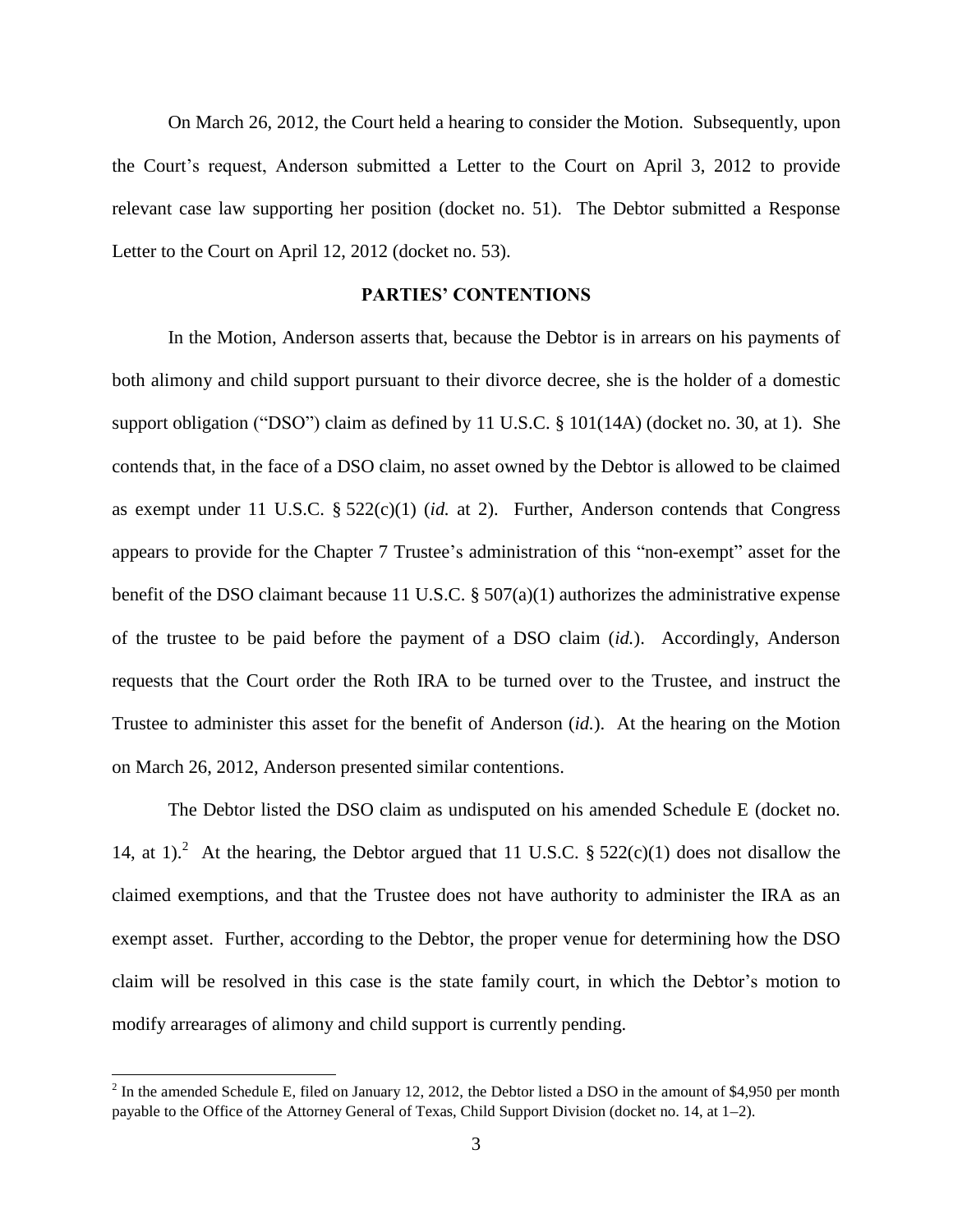In her Letter submitted to the Court on April 3, 2012, Anderson provides four reported opinions specifically addressing 11 U.S.C. § 522(c)(1) in connection with DSO claims: *In re Vandeventer*, 368 B.R. 50 (Bankr. C.D. Ill. 2007); *In re Quezada*, 368 B.R. 44 (Bankr. S.D. Fla. 2007); *In re Ruppel*, 368 B.R. 42 (Bankr. D. Or. 2007); *In re Covington*, 368 B.R. 38 (Bankr. E.D. Cal. 2006) (docket no. 51, at 1). Anderson acknowledges that the four opinions unanimously hold that a Chapter 7 trustee does not have authority to object to or administer exempt assets for DSO claimants, but argues that the four cases are distinguishable from the instant case in that the moving party in those cases is the trustee, whereas the moving party here is the DSO claimant (*id.*). Anderson contends that the *Quezada* court noted that DSO claimants, not the trustee, may enforce the federal right provided by  $\S 522(c)(1)$  against exempt property (*id.* at 2) (citing *In re Quezada*, 368 B.R. at 48). Moreover, Anderson argues that the courts in the four cases erred in characterizing the property at issue as exempt property, rather than nonexempt property, when a DSO claim is present (*id.* at 3). Furthermore, Anderson argues that the changes with the Bankruptcy Code,  $\S 507(a)(1)(C)$  in particular, as amended by the Bankruptcy Abuse Prevention and Consumer Protection Act of 2005 ("BAPCPA"), indicate "Congress's intent to permit a trustee's administration of otherwise exempt assets for the benefit of [a] DSO claimant among the various holders." (*Id.* at 2–3). The trustee, according to Anderson, is usually best positioned to evaluate competing DSO claims (*id.* at 3–4). Finally, Anderson urges the Court to rule in her favor because Congress, in amending the Bankruptcy Code, did not intend to "allow deadbeat parents to hide their wealth in IRAs and 401(k)s while not paying child support, alimony and/or spousal maintenance." (*Id.* at 4).

In his Response Letter on April 12, 2012, the Debtor rejects all of Anderson's arguments (docket no. 53). First, the Debtor points out that Anderson admittedly can find no case law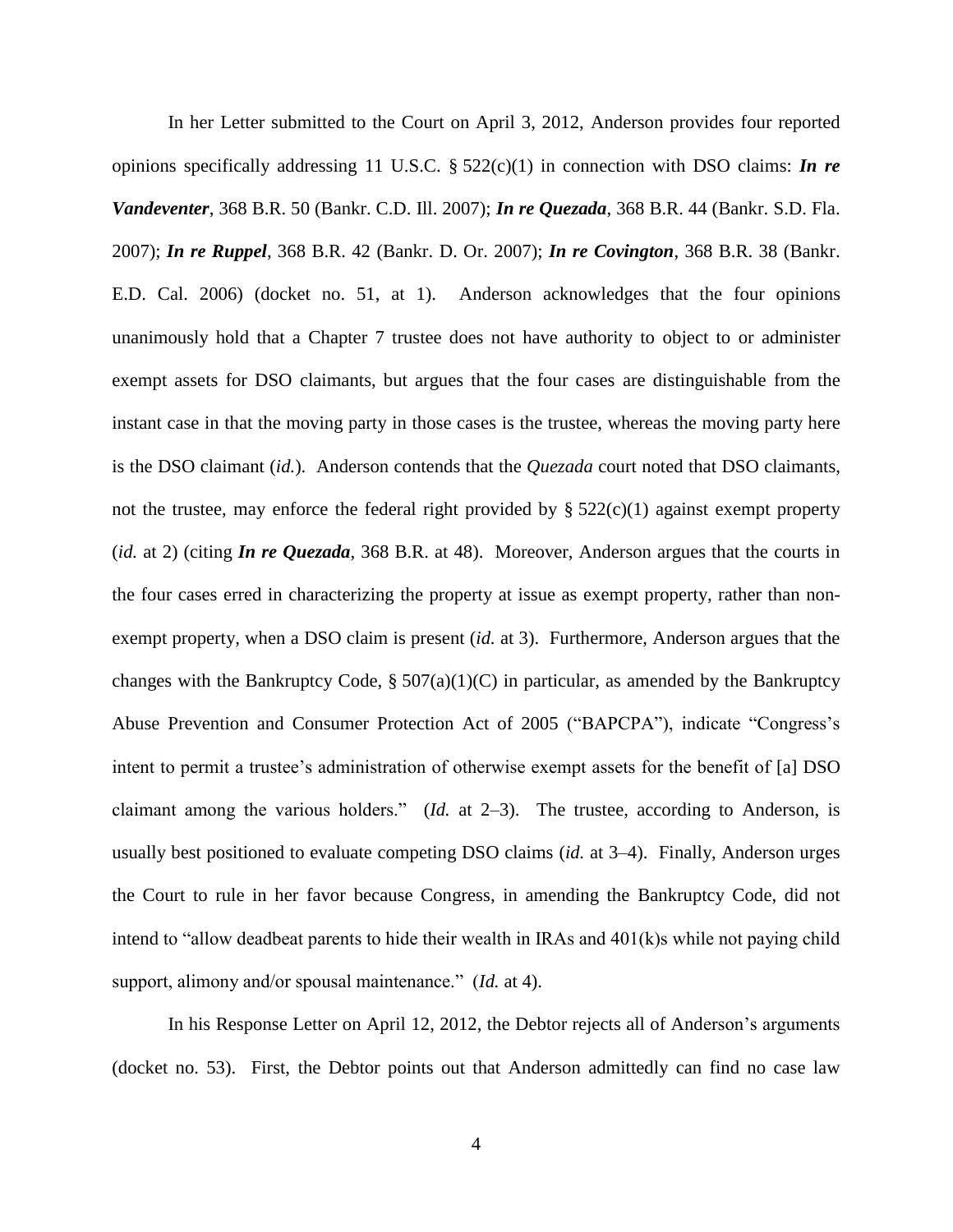supporting her request for relief (*id.* at 1). In particular, the Debtor rejects Anderson's citation to *Quezada* for the proposition that § 522(c)(1) authorizes the bankruptcy court to turn exempt asset over to the DSO claimant and argues that *Quezada* simply holds that the bankruptcy court has jurisdiction to hear the claim (*id.* at 1–2). Moreover, the Debtor contends that whether it is the Chapter 7 trustee or the DSO claimant who brings the motion for turnover is of no legal difference, and that it does not change the characterization of the asset at issue as exempt (*id.* at 2). Furthermore, the Debtor argues that the state court, rather than the bankruptcy court, is the appropriate venue for any efforts by a DSO claimant to seek turnover relief (*id.* at 2–3). Finally, according to the Debtor, Anderson's contention that he is a deadbeat parent who is hiding his wealth in IRAs is without merit because "he has made payments on that arrearage to the best of his ability" and "is doing everything in his power to get back on his feet again, exactly what Chapter 7 provides." (*Id.* at 3).

#### **ANALYSIS**

A debtor is required to turn over all property of the estate to the trustee. 11 U.S.C. § 542(a). Property of the estate includes "all legal or equitable interests of the debtor in property as of the commencement of the case." 11 U.S.C.  $\S$  541(a)(1). After establishing property of the estate, the debtor may exempt certain property from the estate either under the federal exemptions or under state or other applicable exemption laws. 11 U.S.C. § 522(b). Objections to exemptions must be filed within thirty days of the creditors' meeting. Fed. R. Bankr. P. 4003(b). If no objections are filed, the claimed exemptions are deemed allowed. *Taylor v. Freeland & Kronz*, 503 U.S. 638, 643–44 (1992); *Coie v. Sadkin (In re Sadkin)*, 36 F.3d 473, 477–78 (5th Cir. 1994).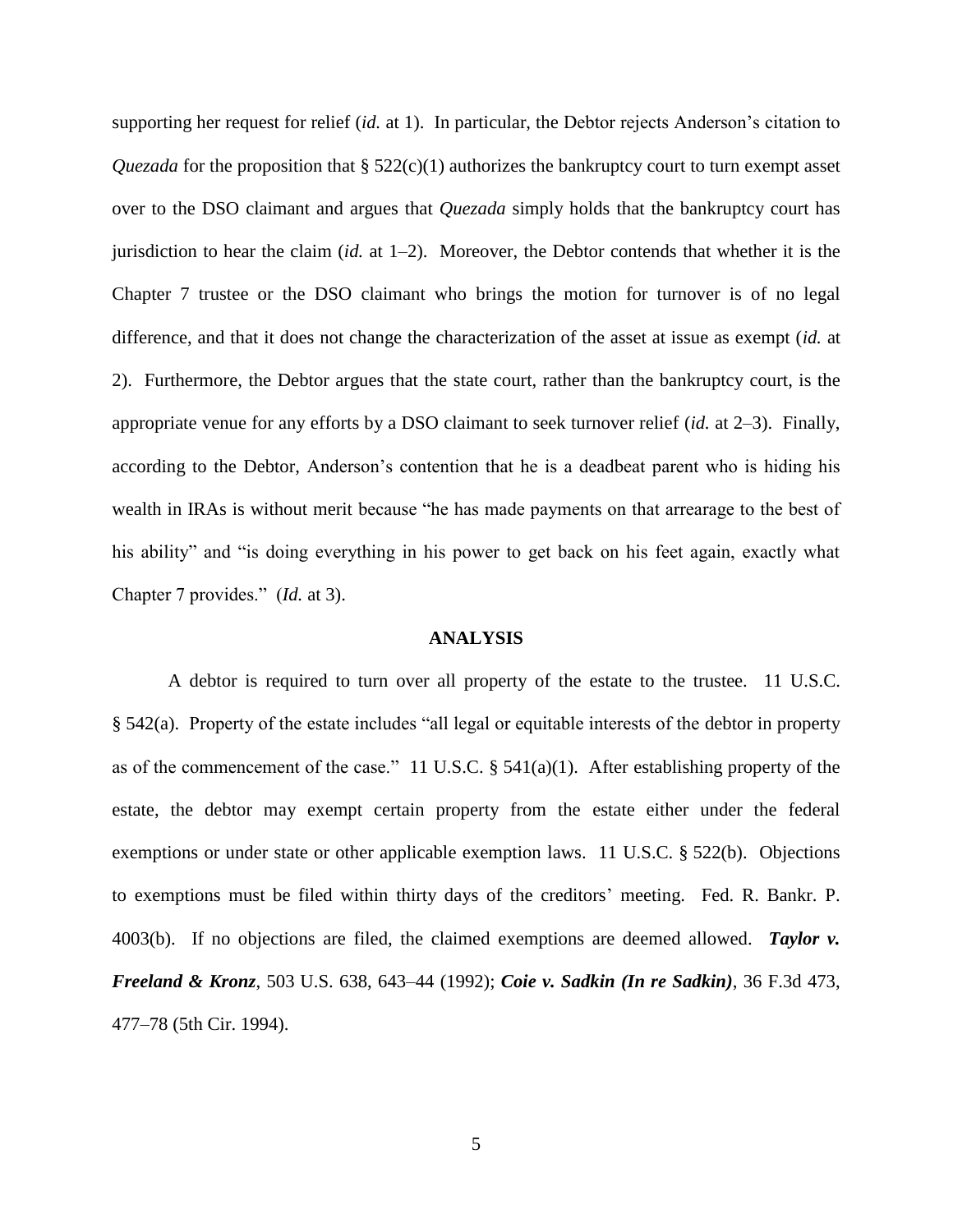In this case, the property at issue is the Debtor's Roth IRA. The IRA is property of the estate as it was part of the Debtor's "legal or equitable interests" as of the petition date. Also, the IRA is properly exempt under 11 U.S.C. § 522(b) and the Texas Property Code § 42.0021. Moreover, the IRA is deemed exempt because no objection thereto was ever filed.

The dispute centers on whether, because of Anderson's DSO claim, BAPCPA grants Anderson the relief requested. In particular, there are two issues before the Court. First, may a DSO claimant, by filing a motion for turnover, request the claimed exemptions to be turned over to the DSO claimant or the trustee under  $\S 522(c)(1)$ ? Second, does  $\S 507(a)(1)$  authorize the trustee to administer exempt property for the benefit of a DSO claimant? For the reasons that follow, this Court answers no to both questions.

#### **I. Section 522(c)(1) Does Not Provide for Turnover of Exempt Property.**

Section  $522(c)(1)$ , as amended by BAPCPA, provides:

(c) Unless the case is dismissed, property exempted under this section is not liable during or after the case for any debt of the debtor that arose, or that is determined under section 502 of this title as if such debt has arisen, before the commencement of the case, except—

(1) a debt of a kind specified in paragraph (1) or (5) of section 523(a) (in which case, notwithstanding any provision of applicable non-bankruptcy law to the contrary, such property shall be liable for a debt of a kind specified in section  $523(a)(5)$ ).

11 U.S.C. § 522(c)(1). Section 523(a)(5), also amended by BAPCPA, excepts from discharge any debt for a DSO, which is defined by 11 U.S.C.  $\S$  101(14A). Thus,  $\S$  522(c)(1) provides that property deemed exempt in the bankruptcy case will remain liable for DSO debts even if the exempt property would not be reachable to satisfy these claims under applicable state law. *See, e.g.*, *In re Quezada*, 368 B.R. at 47.

Anderson argues that, according to  $\S 522(c)(1)$ , no asset owned by the Debtor is allowed to be claimed as exempt in the face of a DSO claim. The Court finds Anderson's interpretation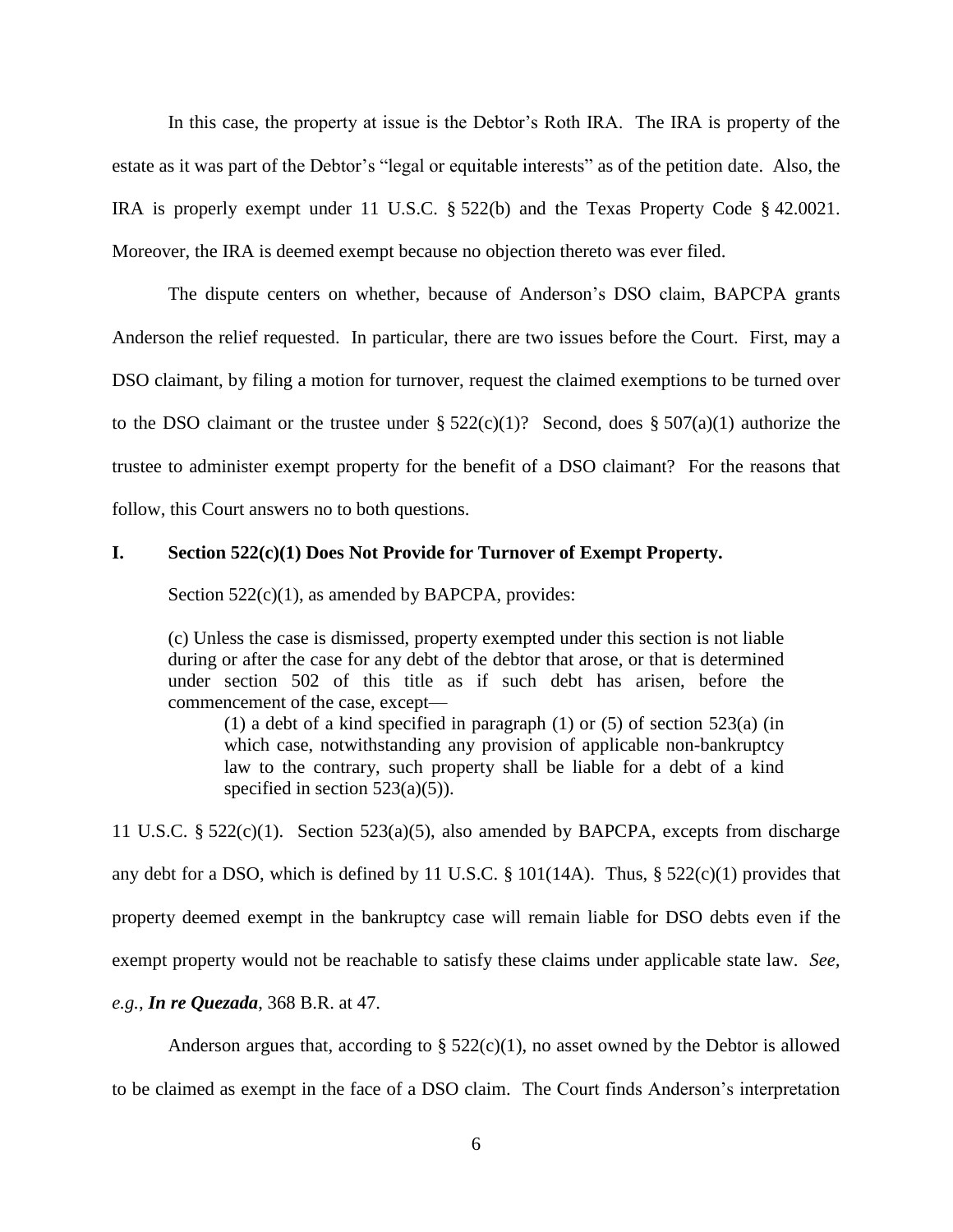of  $\S 522(c)(1)$  unpersuasive. In fact, other courts that considered this argument have unanimously rejected it. *See, e.g.*, *In re Bozeman*, 376 B.R. 813, 814 (Bankr. W.D. Ky. 2007); *In re Vandeventer*, 368 B.R. at 52–53; *In re Quezada*, 368 B.R. at 47; *In re Ruppel*, 368 B.R. at 44; *In re Covington*, 368 B.R. at 40. Section 522(c)(1) does not provide that property exempted under § 522 loses its exempt status with respect to the DSO debts; rather, it provides that notwithstanding its exempt status, exempt property remains liable for the DSO debts. *In re Vandeventer*, 368 B.R. at 52–53; *In re Quezada*, 368 B.R. at 47; *In re Ruppel*, 368 B.R. at 44; *In re Covington*, 368 B.R. at 40. Thus, § 522(c)(1) does not create a valid basis for disallowing the Debtor's exempt property. *In re Vandeventer*, 368 B.R. at 52–53; *In re Quezada*, 368 B.R. at 47; *In re Ruppel*, 368 B.R. at 44; *In re Covington*, 368 B.R. at 40. Anderson's characterization of the IRA—an exempt asset—as a non-exempt asset pursuant to  $\S 522(c)(1)$  is, therefore, misplaced.

Anderson also argues that *Vandeventer*, *Quezada*, *Ruppel*, and *Covington* are nevertheless distinguishable from the instant case in that it is the Chapter 7 trustee who moves for the objection in those cases, whereas it is the DSO claimant who moves for the turnover in this case. The Court finds that Anderson's argument lacks force in supporting her position. First, whether it is a trustee or a DSO claimant that objects to the exemptions pursuant to §  $522(c)(1)$  is of no difference under this circumstance because, as stated above, §  $522(c)(1)$ simply does not provide that property exempted under § 522 loses its exempt status with respect to the DSO debts. Indeed, the *Quezada* court expressly held that § 522(c)(1) does not create a valid basis for an objection to exemptions by *the trustee or a DSO creditor*. *In re Quezada*, 368 B.R. at 46 (emphasis added). Second, even if Anderson, as a DSO claimant, may object to the exemption of the IRA pursuant to  $\S 522(c)(1)$ , she lacks standing to bring the turnover action. A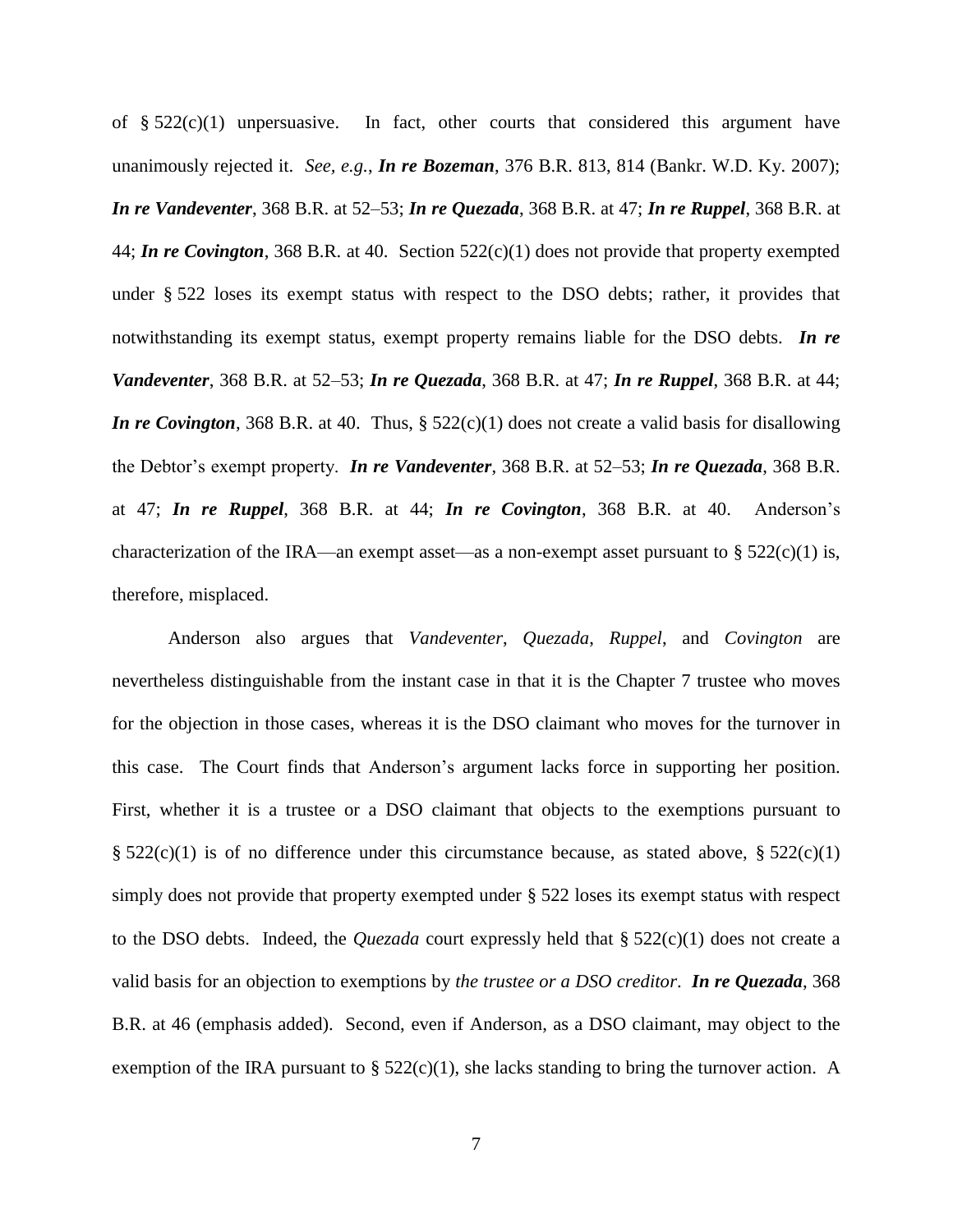section 542 turnover involves an action to recover money or property to the bankruptcy estate. *See* 11 U.S.C. § 542. The trustee is the representative of the bankruptcy estate. 11 U.S.C. § 323(a). In a Chapter 7 case, "there is no textual basis in the Bankruptcy Code to support the notion that a non-trustee, such as a creditor . . . has independent standing to pursue . . . other estate causes of action [such as a turnover action] . . . ." *Reed v. Cooper (In re Cooper)*, 405 B.R. 801, 804 (Bankr. N.D. Tex. 2009).<sup>3</sup>

Anderson further argues that the *Quezada* court expressly recognized a DSO claimant' right to enforce the DSO claim against exempt property pursuant to  $\S 522(c)(1)$ :

Section  $522(c)(1)$  grants DSO creditors a federal right of action against exempt property. This federal right trumps state law which may otherwise shield the asset from execution. Since this federal right is provided in the Bankruptcy Code, a proceeding to enforce that right would be a proceeding arising under title 11, thus creating jurisdiction under § 1334(b). *See In re Toledo*, 170 F.3d 1340, 1345 ("Arising under" proceedings are matters invoking a substantive right created by the Bankruptcy Code).

*In re Quezada*, 368 B.R. at 49. The Court finds Anderson's interpretation of the *Quezada* court's language unconvincing. The above-cited language illustrates that the bankruptcy court has jurisdiction if a DSO creditor seeks to enforce the DSO claim against exempt property in the bankruptcy court because § 522(c)(1) creates a federal right. *Id.* The statutory language of §  $522(c)(1)$  does not suggest that §  $522(c)(1)$  itself affirmatively authorizes the bankruptcy court to enforce a DSO creditor's federal right against exempt property. *See In re Wolf*, No. 11- 51327, 2012 WL 32480, at \*2 (Bankr. E.D. Ky. Jan. 6, 2012) (rejecting that section 522(c)(1) creates an enforcing mechanism against exempt property (citing *Davis v. Davis (In re Davis)*, 170 F.3d 475, 481 (5th Cir. 1999))). 4

 $\overline{\phantom{a}}$ 

<sup>3</sup> In *Reed v. Cooper (In re Cooper)*, 405 B.R. at 803, the estate causes of action at issue are a section 542 turnover action and certain state law fraud causes of action.

<sup>4</sup> The Court of Appeals for the Fifth Circuit in the pre-BAPCPA case, *Davis v. Davis (In re Davis)*, on hearing en banc, was called upon to interpret then § 522(c) and to determine whether the debtor's ex-spouse could utilize the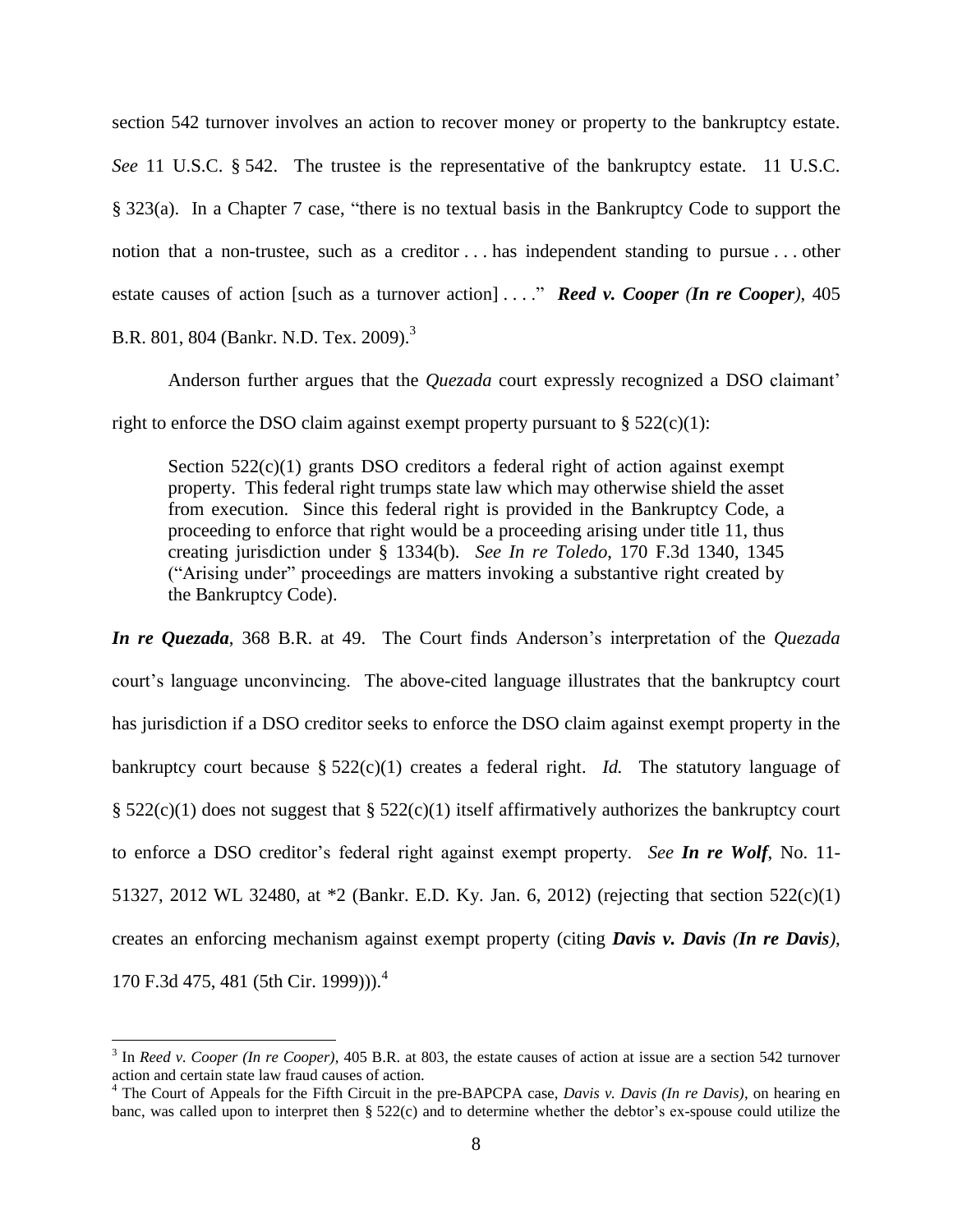Finally, Anderson's Motion for Turnover should be denied because the Motion fails on procedural grounds. A motion for turnover can only be used by the trustee if seeking turnover from the debtor. *See* Fed. R. Bankr. P. 7001(1). All other turnovers must be filed as adversary proceedings. *Id.* "A turnover proceeding commenced by motion rather than by [adversary] complaint will be dismissed . . . ." *In re Perkins*, 902 F.2d 1254, 1258 (7th Cir. 1990) (internal citations omitted). In this case, Anderson is a creditor, not the Trustee, and accordingly, she should have commenced the turnover action in an adversary proceeding, rather than resorting to a motion.

In sum,  $\S 522(c)(1)$  does not provide a valid basis for disallowance of exemptions, and a DSO claimant may not, by filing a motion for turnover, request the claimed exemptions to be turned over to the DSO claimant or the trustee under  $\S 522(c)(1)$ . Accordingly, the Court finds that Anderson's request for turnover of the IRA should be DENIED.

## **II. Sections 507(a)(1) Does Not Authorize the Trustee to Administer Exempt Property.**

Anderson further argues that Congress, in amending the Bankruptcy Code through BAPCPA, intended to permit a trustee's administration of otherwise exempt assets for the benefit

 $\overline{\phantom{a}}$ 

Texas turnover statute to force seizure and sale of the debtor's Texas homestead in order to pay a  $\S 523(a)(5)$ nondischargeable debt. 170 F.3d 475, 478–79 (5th Cir. 1999). The court held that (1) §  $522(c)(1)$  did not preempt Texas law, which prohibited the seizure and sale of a homestead for payment of alimony or child support; and (2) § 522(c)(1) was not self-executing and did not provide any method for execution based on the support creditor's rights. *Id.* at 483. BAPCPA amended § 522(c)(1) to expressly add the language: "notwithstanding any provision of applicable non-bankruptcy law to the contrary, such property shall be liable for a debt of a kind specified in section 523(a)(5)." 11. U.S.C. § 522(c)(1) (2005). Therefore, the first holding of *Davis* was effectively overruled by BAPCPA. *See, e.g.*, Michaela M. White & James P. Caher, *The Dog That Didn't Bark: Domestic Support Obligations and Exempt Property After BAPCPA*, 41 Fam. L.Q. 299, 312 (2007). It is less clear whether the second holding of *Davis* remains valid after BAPCPA, in other words, whether BAPCPA makes § 522(c) self-executing and provides the DSO claimant with a method of enforcing the claim against exempt property. *Id.* at 320 n.66. The *Davis* court cited the following language as creating an affirmative mechanism for the collection of spousal support: "Notwithstanding this or any other federal or state injunction of liability for exempt property, exempt property shall be liable for debts of a kind specified in section 523(a)(5)." *Davis*, 170 F.3d at 481 n.5. This proposed language in *Davis* is similar but not identical to the language of BAPCPA's amendment to § 522(c)(1). The Fifth Circuit has not spoken to the effect of BAPCPA on the second holding of *Davis* yet.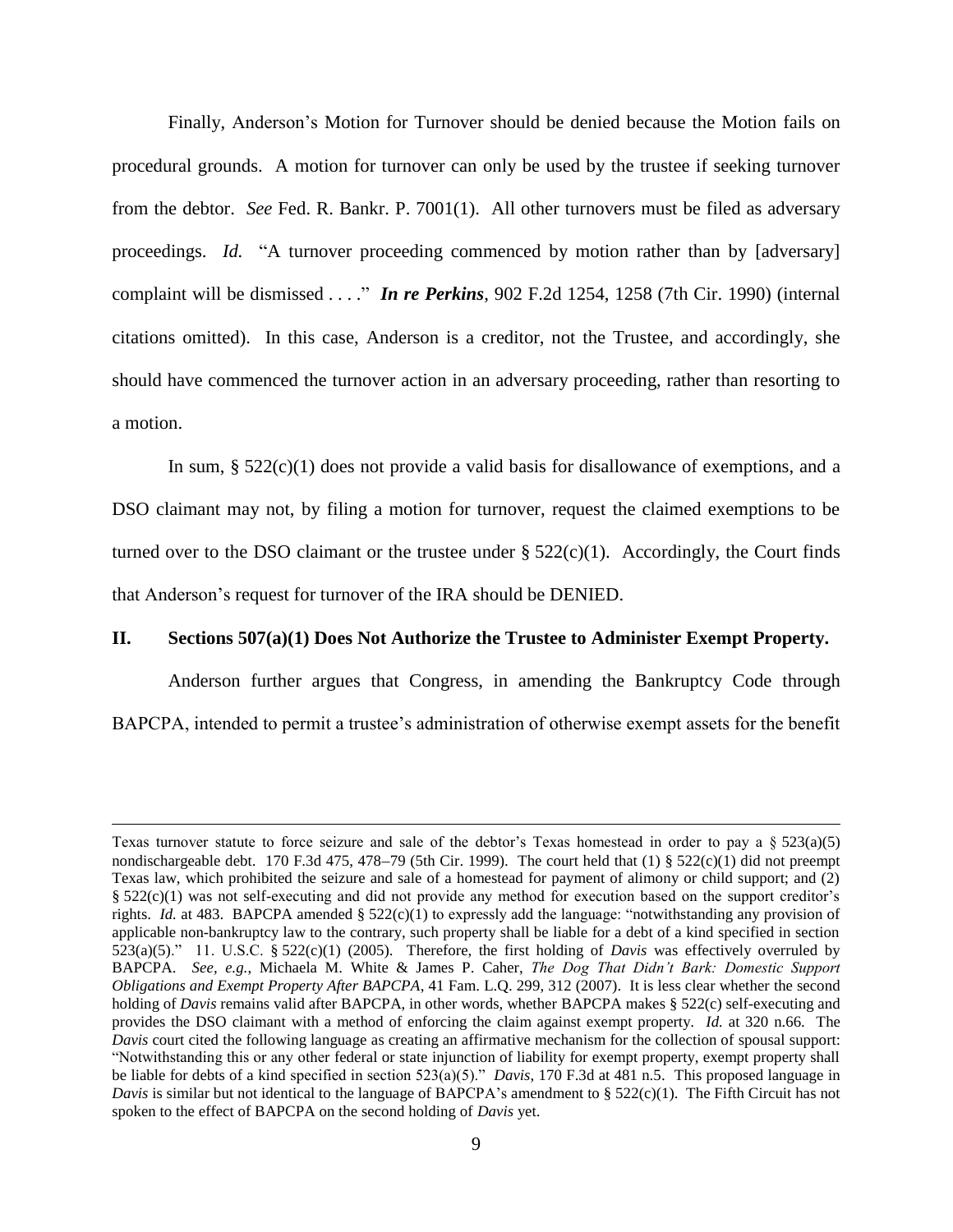of a DSO claimant. In particular, Anderson finds support from §  $507(a)(1)(C)$ ,<sup>5</sup> which provides in relevant part: "If a trustee is appointed . . . the administrative expenses of the trustee . . . shall be paid before payment of [DSO claims], to the extent that the trustee administers assets that are otherwise available for the payment of [DSO claims]." 11 U.S.C.  $\S 507(a)(1)(C)$ .

According to Anderson, §  $507(a)(1)(C)$ , in providing for compensation for a Chapter 7 trustee who undertakes to assist the holder of a DSO to collect that claim, also provides specific authority for the trustee to administer those assets that are available for the payment of the DSO. Other courts that previously considered this argument have rejected it. *See, e.g.*, *In re Vandeventer*, 368 B.R. at 53–54; *In re Quezada*, 368 B.R. at 47–48. A chapter 7 trustee has the duty to collect and reduce to money the property of the estate. 11 U.S.C. § 704(a)(1). "When a debtor exempts property, it is effectively removed from the estate." *In re Covington*, 368 B.R. at 40–41 (internal citation and footnote omitted). Therefore, "[e]xempt property is property of the estate which a chapter 7 trustee cannot liquidate or distribute to creditors holding allowed claims." *S & C Home Loans, Inc. v. Farr (In re Farr)*, 278 B.R. 171, 177 (B.A.P. 9th Cir. 2002) (citing *Owen v. Owen*, 500 U.S. 305, 308 (1991)); *In re Ruppel*, 368 B.R. at 43–44. Here, the IRA is properly exempted and effectively removed from the estate. Therefore, the Trustee has no authority to administer the IRA for the benefit of creditors in general or Anderson, a DSO creditor, in particular.

<sup>&</sup>lt;sup>5</sup> In addition to § 507(a)(1)(C), Anderson lists other provisions in BAPCPA providing enhanced rights for DSO claimants:

<sup>1) § 362(</sup>b)(2)(B) provides that the holder of a DSO claim may levy on non-estate assets without violating the automatic stay;

<sup>2) § 101(14</sup>A) provides an expanded definition for domestic support obligation;

<sup>3) §§</sup>  $523(a)(5)$  and  $1328(a)(2)$  provide that a discharge in chapter 7, 11, 12, or 13 does not discharge a debt for a DSO;

<sup>4) § 507(</sup>a)(1)(A) creates a first priority for a DSO for distribution of estate assets by the trustee;

<sup>5) § 547(</sup>c)(7) excludes payment of a DSO from a trustee's preference action; and

<sup>6) § 704(</sup>a)(10) requires the trustee to provide notice to a DSO claimant of the claimant's rights to payment in the bankruptcy, information regarding assistance by government agencies in collecting child support during and after the bankruptcy case, and to provide other specified information. (Docket no. 51, at 3) (citing *In re Ruppel*, 368 B.R. at 44 n.4).

<sup>10</sup>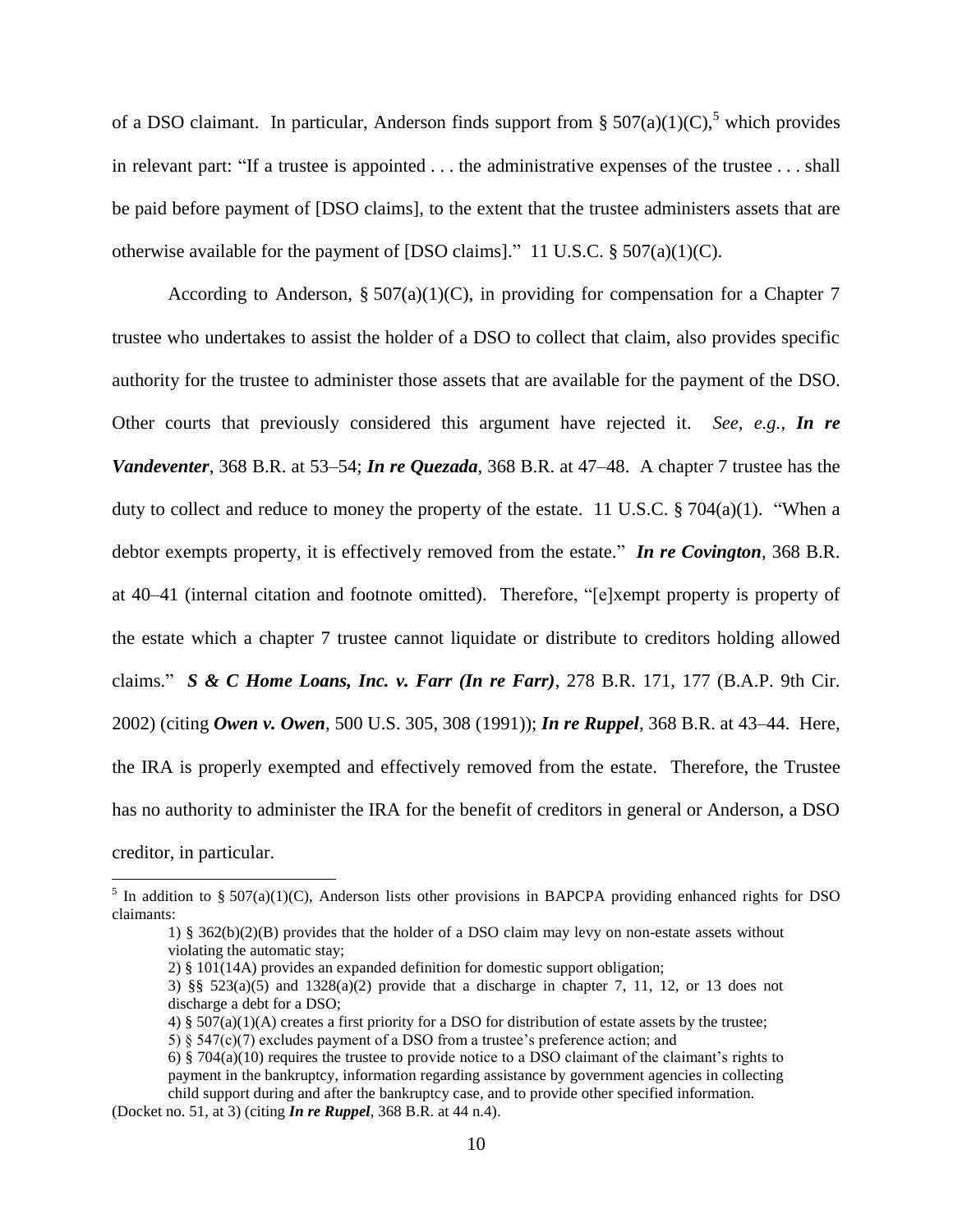Congress, by enacting BAPCPA, amended  $\S 507(a)(1)$  to provide DSO claimants first priority for distribution of estate by the trustee. *See* 11 U.S.C. § 507(a)(1). Congress, however, did not amend the Bankruptcy Code to allow a trustee to liquidate exempt assets for distribution to a DSO claimant. Congress left intact  $\S$  704(a)(1), which specifically prescribes the duties of a trustee. In fact, in amending § 704, Congress only amended § 704(a)(10) and (c) to require a trustee to provide written notice to DSO claimants and state child support enforcement agencies of their rights in collecting child support during and after the case. *In re Vandeventer*, 368 B.R. at 54. Moreover, § 507, setting forth the priority of distributions, has to be read in conjunction with the distribution provisions in § 726. Section 726 explicitly provides that in payment of claims of the kind specified in § 507, wherein DSO claims have first priority, only *property of the estate* shall be distributed. *In re Quezada*, 368 B.R. at 48 (citing 11 U.S.C. § 507) (emphasis in original). Therefore, "[s]ection 507 simply provides the priorities for distribution of property of the estate; it does not grant authority to a trustee to liquidate exempt property." *In re Vandeventer*, 368 B.R. at 54.

Anderson does not cite, and the Court has not found, any case law to support Anderson's argument for administration of exempt property by the trustee to pay DSO claims.<sup>6</sup> Anderson, however, offers two additional policy arguments. First, Anderson argues, in amending § 507, Congress did not intend for the bankruptcy courts to be a refuge for deadbeat parents trying to escape their obligations to their children and former spouses. It is true that Congress never intended § 507, or the entire Bankruptcy Code, to provide debtors a refuge to escape DSO

l

<sup>6</sup> Anderson finds support in one published article: Dennis G. Bezanson & Gary B. Rudolph, *The "Super-Priority" of a "Domestic Support Obligation" ("DSO"): The Trustee as Liquidator of Exempt Property for the Benefit of DSO Claimants; and Other DSO Issues*, 22 J. Nat'l Ass'n Bankr. Trustees 24 (2006) ("NABTalk"). The *Quezada* court carefully considered NABTalk and found that the authors' arguments "do not penetrate the statutory roadblock of § 704(a)(1) which precludes a trustee from selling exempt property." *In re Quezada*, 368 B.R. at 48. This Court agrees with the *Quezada* court's analysis and finds the arguments in NABTalk unpersuasive.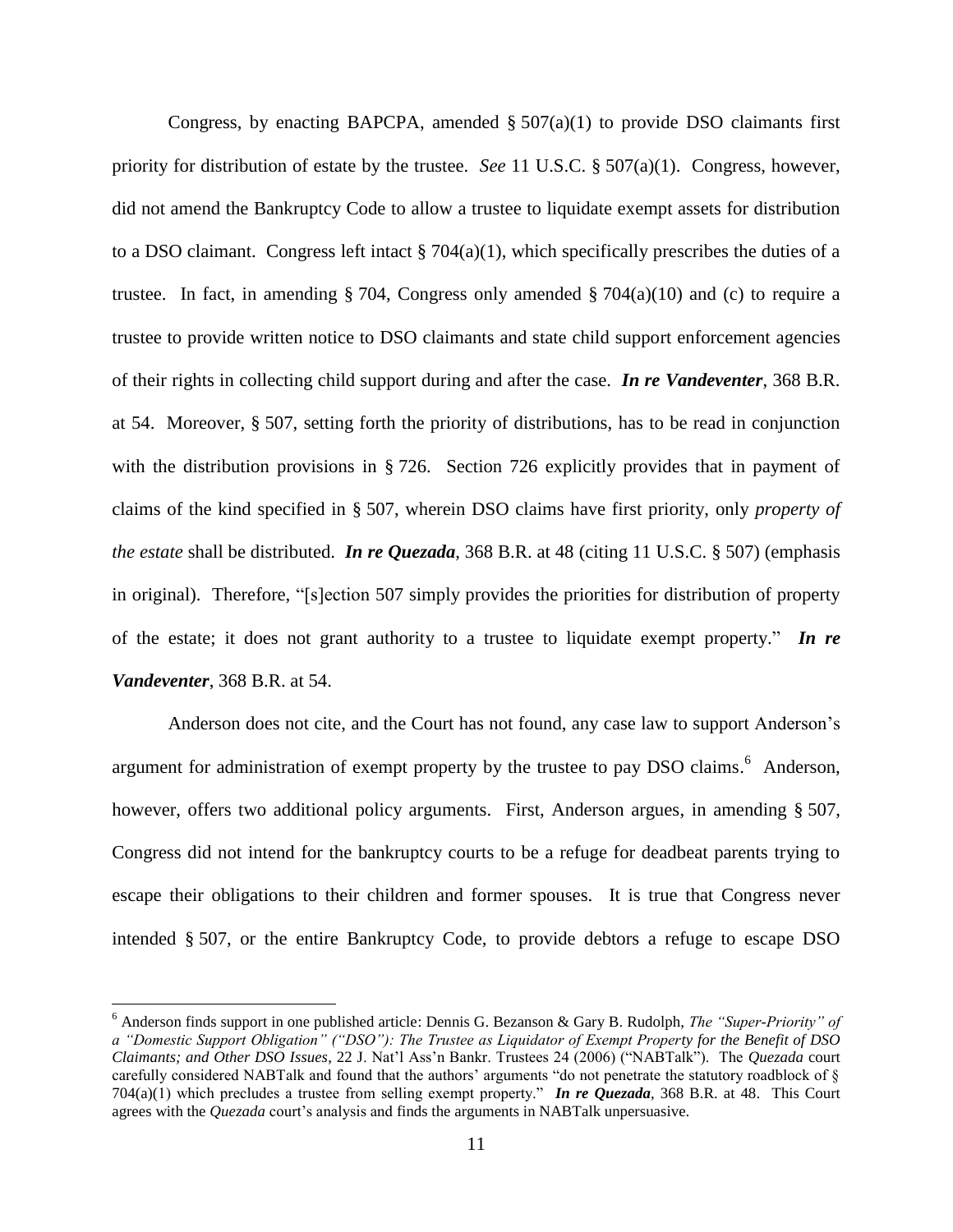liabilities. This, however, does not mean that Congress intended § 507 to provide the trustee authority to administer exempt property for DSO claimants.<sup>7</sup> As the foregoing analysis shows, if Congress had intended the trustee to administer exempt assets for DSO claimants, it could have amended the Bankruptcy Code to expressly impose such an obligation.

Second, Anderson argues that there may be competing DSO claims, and the trustee is usually best positioned to evaluate those claims and distribute the funds to the various holders according to the proper priorities or *pro rata* in a clear and transparent way that allows all parties to participate and protect their interests. The Court disagrees with this argument. A chapter 7 trustee "has a unique role as an independent fiduciary, with a completely different perspective and interest in a bankruptcy estate than an individual creditor." *Reed*, 405 B.R. at 804. The trustee generally will not administer an asset unless it will produce a net return for the estate—for the benefit of creditors generally. *See, e.g.*, *In re Covington*, 368 B.R. at 41. Administering the exempt property for the benefit of DSO claimants is not for the benefit of the creditors generally. Especially, as the *Covington* court noted, when a government unit—in this case, the Attorney General's Office—is collecting the claim for the benefit of the DSO claimant, it is unnecessary to involve the assistance of the trustee, which would come at a price—the trustee's administrative expenses. *Id.*

 $\overline{a}$ 

 $7$  There are other remedies that DSO claimants may have against debtors who fraudulently claim exemptions of retirement accounts. For instance, DSO claimants may object to such fraudulent retirement accounts, and if the objection is upheld, the retirement accounts lose their exempt status and are subject to the trustee's administration. *See, e.g.*, *In re Jarboe*, 365 B.R. 717, 722 (Bankr. S.D. Tex. 2007) (holding that an IRA that has been established fraudulently would not be exempt). In this case, however, there is no objection or allegation that the Debtor set up the IRA fraudulently before filing bankruptcy to escape DSO liabilities. The Debtor continued making child support payments until after he became unemployed, and subsequently filed a motion to modify the amount of child support arrearages, which is currently still pending in the state court.